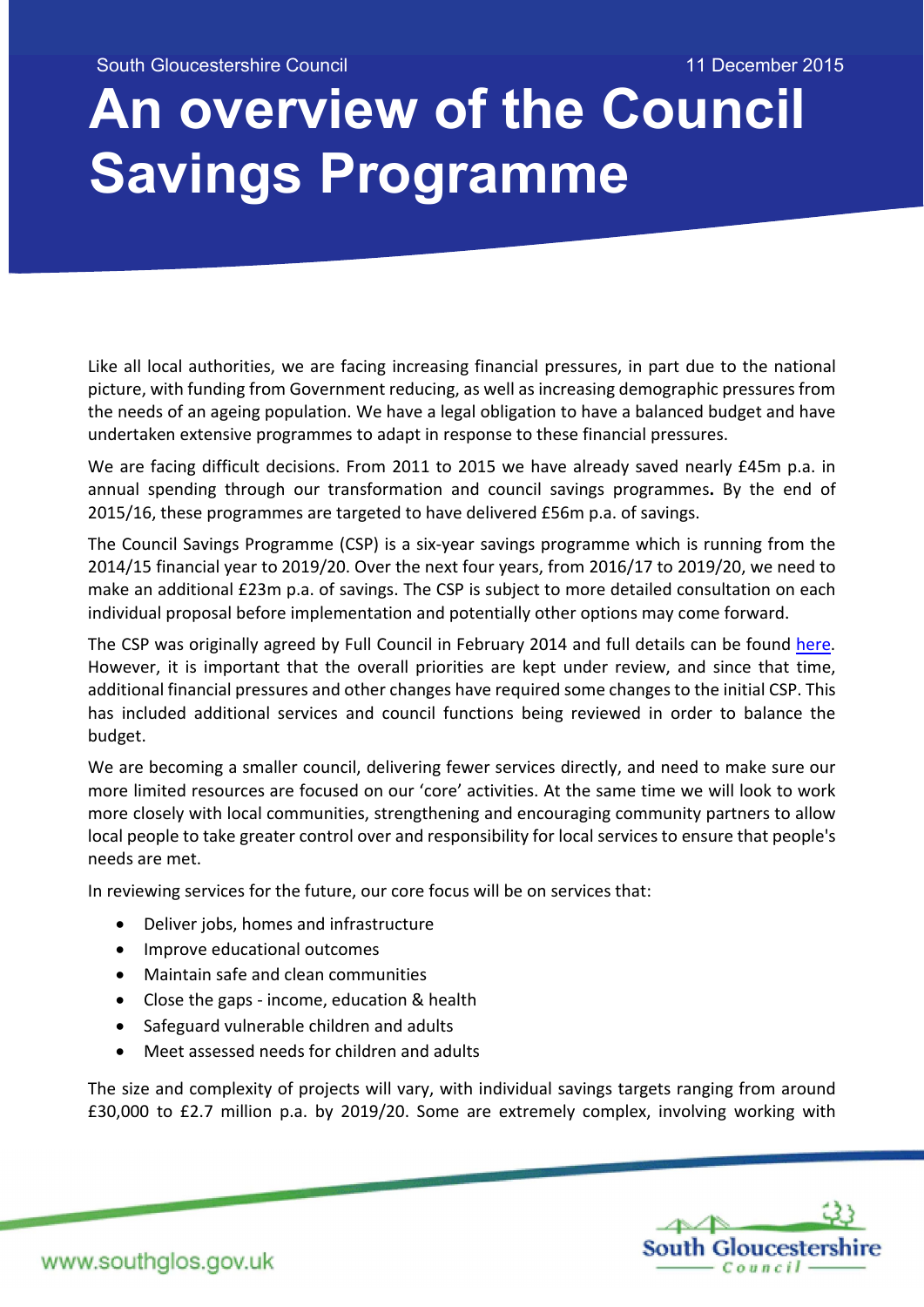partners and changing the way we deliver services, whilst others are relatively straightforward and involve, for example, top-slicing budgets or only minor service changes.

There are a number of approaches that we need to consider, and views on these are being sought through the consultation:

- Targeting resources on the most vulnerable and people most in need
- Reducing the quality of some services provided
- Increasing fees and charges for some services
- Making more services available online
- Making more efficient use of council assets such as land and buildings
- Scaling back or stop providing some services
- Stopping provision of some discretionary services to protect services to older people and the vulnerable
- Changing working practices to make better use of technology and more efficient ways of working
- Working in partnership and sharing services with other councils and public sector agencies
- Transferring services to other organisations like commercial companies
- Transferring services to other organisations like community groups, social enterprises and town and parish councils
- Encouraging more people to volunteer their time to become involved in the delivery of services

Some of the proposals currently being considered as part of this work include:

- Creating new community 'hubs' bringing together some library and customer services in order to reduce overheads and property costs
- Expanding capacity at some leisure centres in order to increase income and usage, reducing the amount they are subsidised by local taxpayers
- Involving the local community in delivering some local services, such as maintaining some sports facilities and other public spaces
- Reviewing bus services that are supported by the council, retendering contracts and transferring services to commercial operators, reducing the amount they are subsidised by local taxpayers
- Streamlining the way we collect, dispose of and recycle waste
- Making more use of digital technologies to improve customer services and reduce costs
- Reviewing the way we provide care for adults in care homes, day services and in people's homes

## Children, Adults and Health (CAH): savings of £4.9m (4.7% of budget)

This department provides support to people who need it at different stages in their lives and ensures they are kept safe and well. It is responsible for the provision of: education, children's social services, support for older people and people with disabilities, residential and social care, and non-NHS public health services.

CAH spending accounts for over half of the council's budget. It faces the challenge of supporting the most vulnerable people in our communities, rising demand for services as the population grows and ages, and a reduced budget to deliver services.

Changes to these service areas will come from: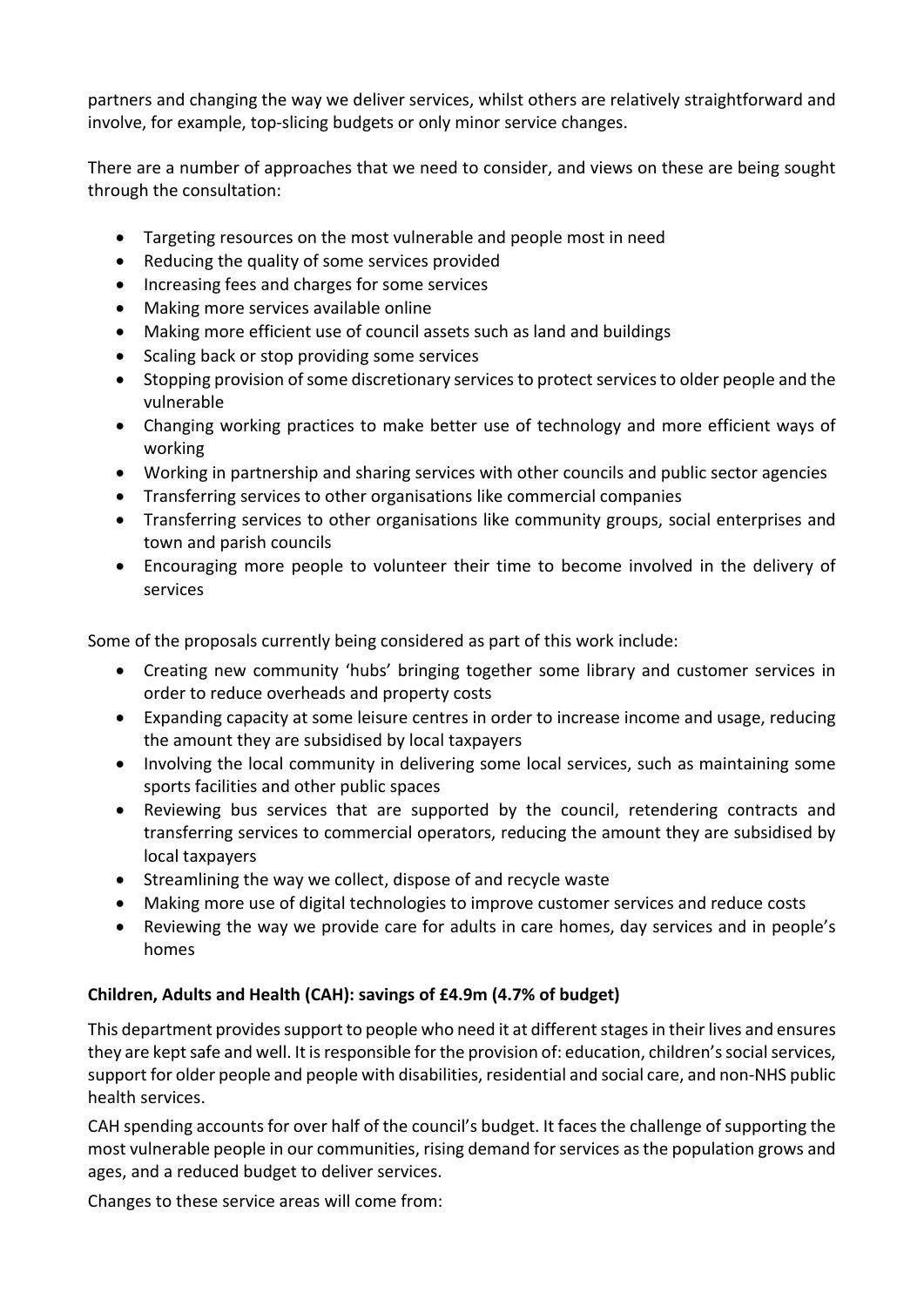- Resources being more targeted to ensure vulnerable adults and children are kept safe from harm and as an absolute priority those at immediate risk are safeguarded
- Work focusing on early intervention and prevention to reduce the use of high cost services before situations escalate or get worse
- Focusing on raising school standards and supporting young people into employment
- Reviewing some discretionary services

A number of existing and planned projects have been re-profiled in the light of changing circumstances and where savings previously anticipated have been found not to be possible, some alternative projects have been proposed to meet the planned targets.

For example, a national strategy to integrate council-run social care with local health services had been planned to help achieve almost £6.8m p.a. in savings by 2019/20. This is still a key priority, but given current pressures on both health services and the social services budget, savings that are likely to be achieved over this period have been reduced, with the aim of achieving £2m p.a. initially.

Alternative projects are being proposed that cover the remaining £4.8m p.a. in required cost savings. Services that will be explored that may help to meet this target include:

- Day Services
- Housing Related Support
- Integrating community equipment service
- Commissioning preventative services
- Youth Services

# Environment and Community Services (ECS): savings of £6.6m (13.4% of budget)

The ECS department provides a range of services that support where you live, your community and your local environment including: planning, housing advice, waste services, highways, transport, parks and open spaces, litter clearance, libraries, arts, heritage, sports and leisure, environmental health, trading standards and community safety.

Changes to these service areas will come from five areas:

- Working in partnership and sharing the costs of delivering services with others
- Working with communities to deliver services locally and enabling local communities and community groups to take greater ownership and control of services
- Reducing costs and reviewing services where the provision currently exceeds what we have to provide by law
- Reducing overhead and management costs where possible

A number of existing and planned projects have been re-profiled in the light of changing circumstances. For example, we now plan to implement a new Waste Strategy in one go, rather than phased over a number of years. Similarly, our work to find sustainable community-based partners to take on some of our sports pitches and pavilions may now take longer, to give more time for successful negotiations to ensure those facilities are secured.